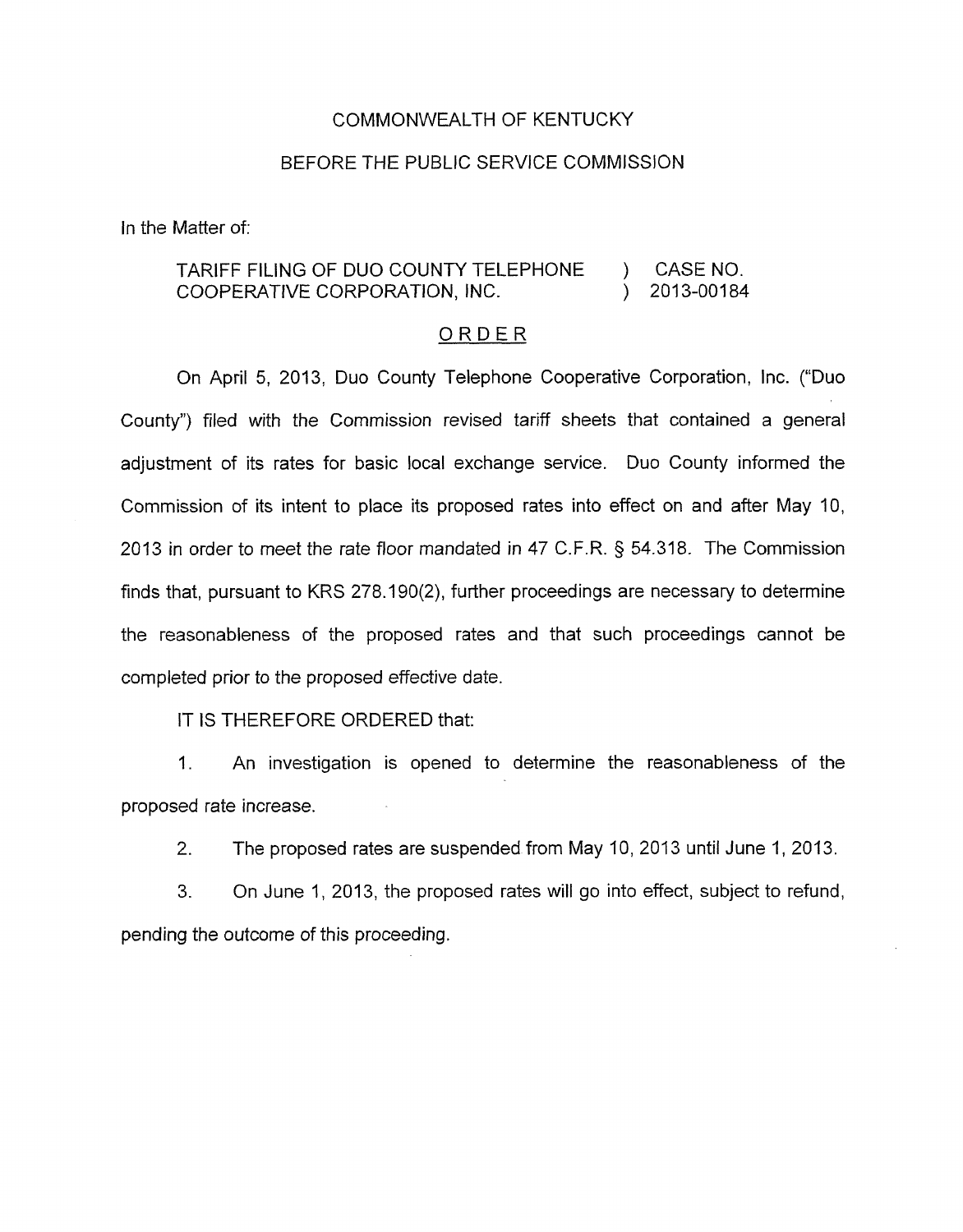By the Commission

ENTERED  $f$ MAY 0.9 2013 KENTUCKY PUBLIC SERVICE COMMISSION

ATTE Executive Director

Case No. 2013-00184